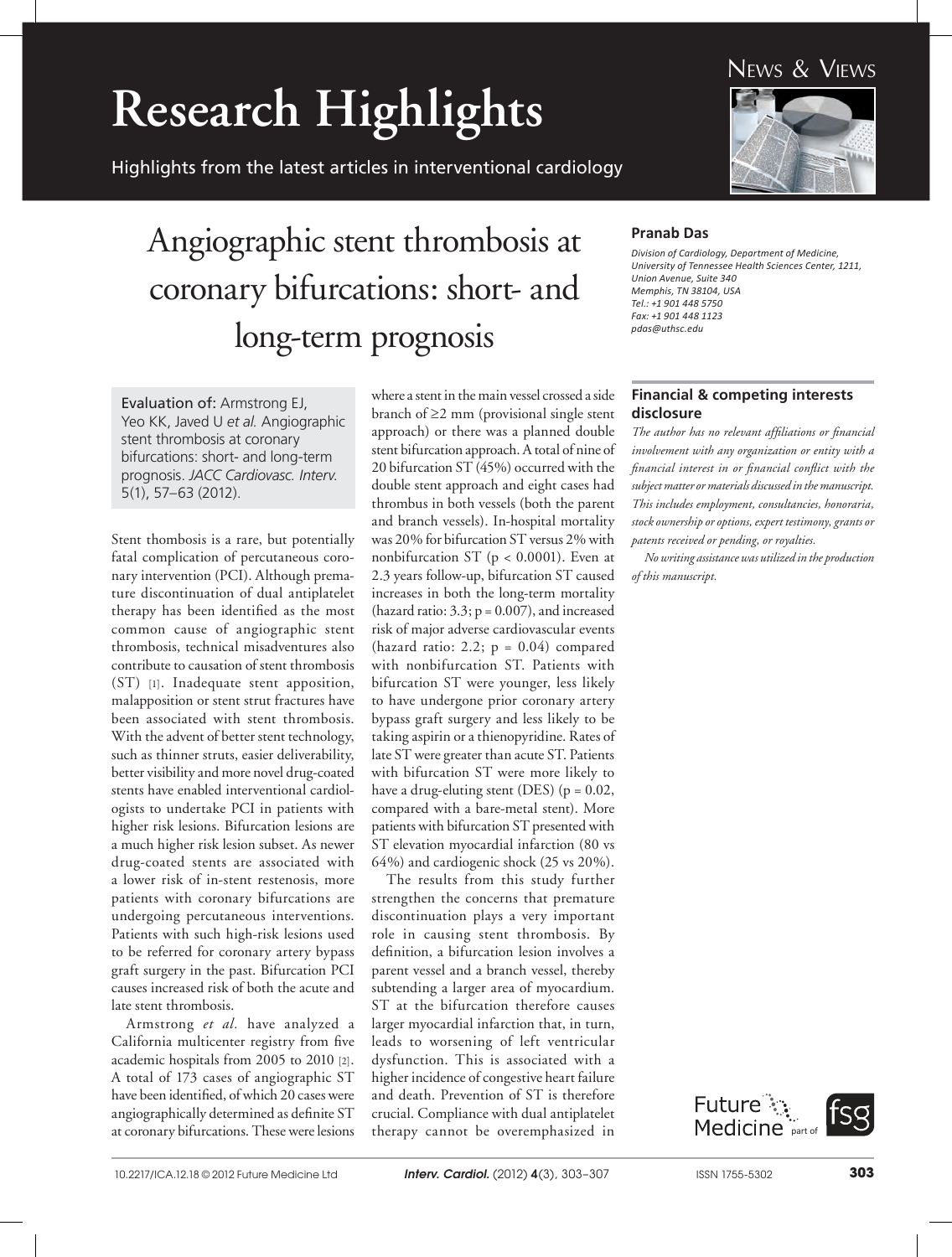

these patients. If compliance is a concern, bifurcation stenting should therefore be avoided. Current guidelines recommend continuation of dual antiplatelet therapy for at least 12 months. As most of the ST occurred late, this may make a compelling case for continuation of dual antiplatelet therapy beyond the currently recommended duration of 12 months. In addition, routine use of intravascular ultrasound following stent deployment will ensure adequate stent apposition, and detection of stent deformities so that these misadventures could be taken care of if needed. Aggressive use of glycoprotein IIB/IIIA inhibitors, and use of newer antiplatelet agents may lessen

the incidence of stent thrombosis. Although bifurcation ST occurred more with DES, this is likely from wider adoption of DES in preference to bare-metal stents for these high-risk lesions.

#### **References**

- 1 Iakovou I, Schmidt T, Bonizzoni E *et al.* Incidence, predictors, and outcome of thrombosis after successful implantation of drug eluting stents. *JAMA* 293(17), 2126–2130 (2005).
	- 2 Armstrong EJ, Yeo KK, Javed U *et al.* Angiographic stent thrombosis at coronary bifurcations: short- and long-term prognosis. *J. Am. Coll. Cardiol. Intv.* 5(1), 57–63 (2012).

### The Leipzig prospective vascular ultrasound registry in radial artery catheterization: impact of sheath size on vascular complications

Evaluation of: Uhlemann M, Möbius-Winkler S, Mende M *et al.*  The Leipzig prospective vascular ultrasound registry in radial artery catheterization: impact of sheath size on vascular complications. *JACC Cardiovasc. Interv.* 5(1), 36–43 (2012).

Miniaturization in the sizes of catheters and sheaths has heralded a new era in the field of interventional cardiology. Although cardiac catheterization and percutaneous coronary intervention via transradial approach was developed nearly two decades ago, widespread adoption of this approach has been rather limited [1,2]. However, with the demands from the patients for quicker ambulation, and from the payers, for faster discharge of patients following cardiac catheterization rejuvenated the transradial catheterization technique. Vascular access site complications lead to more bleeding, longer hospital stay and more need for blood transfusions. These complications are associated with worse adverse outcomes [3]. Although transradial

catheterization has been gaining much wider acceptance in Europe, Asia and Canada, this technique has been met with more reluctance from the USA operators. Admittedly, younger cardiologists are more amenable to explore this approach, compared with their senior colleagues. Conventionally, transradial catheterization has been associated with fewer vascular access site complications, better hemostasis at the access site, earlier discharges and better patient satisfaction. In addition, a recent randomized trial studied patients with acute coronary syndrome undergoing cardiac catheterization, and compared the outcomes at 30 days (composite of death, myocardial infarction, stroke, and noncoronary artery bypass-related bleeding) among the patients with radial versus femoral approach. Radial approach was superior to femoral approach in reducing vascular complications, and also in reducing the primary outcome among patients with ST segment elevation myocardial infarction [4]. Even with all of these benefits of transradial catheterization, complications from this approach are likely to occur. Radial artery occlusion (RAO)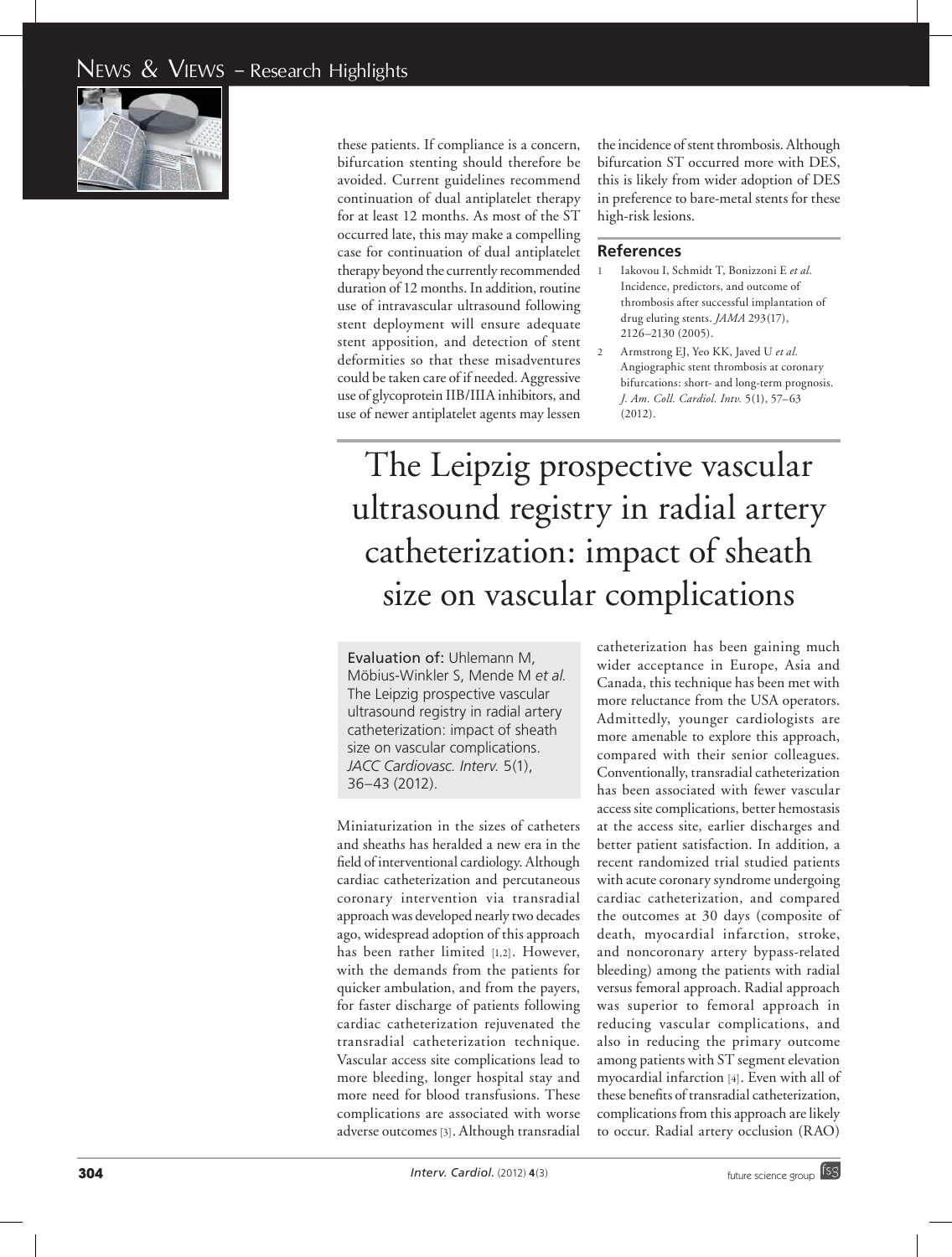following cannulation of the radial artery is a potentially hazardous complication as this may lead to limb ischemia with a potential for limb loss.

Uhlemann *et al.* from Leipzig, Germany, have published data from their prospective vascular ultrasound registry following radial artery catheterization [5]. Between November 2009 and August 2010, 455 patients had undergone transradial catheterization with a third having access with 5 F sheath, and two thirds with 6 F sheaths. Duplex sonography was perfomed in each of these patients before discharge. Patients who had developed symptomatic RAO, were treated with low molecular weight heparin. A follow-up study was performed after 14 days. They found that the incidences of access site complications were 14.4% with 5 F sheaths, and 33.1% with 6 F sheaths (p < 0.001). RAO occurred in 13.7% with 5 F compared with 30.5% with 6 F (p < 0.001). Younger age, female sex, presence of peripheral vascular disease and larger sheath sizes were found to be the predictors of RAO in their findings. More than 40% with RAO were symptomatic immediately, and 7% became symptomatic within a mean of 4 days. A total of 59% of RAO patients had received low molecular weight heparin and 55.6% of patients with RAO receiving low molecular weight heparin had successful recanalization on Duplex sonography compared with 14% with conventional treatment after a mean follow-up of 14 days.

This study confirms that smaller sheath sizes lead to lower numbers of vascular access complications. Although diagnostic transradial catheterization could be performed with sheaths as small as 4 F, percutaneous coronary intervention needs to be performed with at least a 5 F sheath. Although most of the inteventionalists use 6 F sheaths as their conventional size, 5 F sheath remains underutilized. Ease of stent delivery, and sense of security with larger sheaths in case of complications mostly drive the intent of the use of larger sheaths. Although most of the postprocedural access site complications are detected following development of symptoms and routine use of Duplex sonography is not a standard practice. In this study, 22 patients with confirmed RAO by Duplex still had palpable radial

pulse, thus re-emphasizing the need for Doppler ultrasound in all patients undergoing radial artery canalization. Although use of heparin during radial catheterization is commonly practiced, the dose of heparin administered is variable. Heparin use of 5000 units may cause less RAO compared with lower heparin doses (2000–3000 units). In this study, all diagnostic catheterization patients had received 25,000 units of heparin and for percutaneous coronary intervention, 100 µ/kg heparin were used.

Radial catheterization is gaining popularity among interventional cardio logists across the globe. Thus, while bleeding complications are definitely fewer with transradial access, minimizing the occurrence of RAO is paramount as it will lend further credibility to this approach as the preferred modality in the near future. Early diagnosis is crucial and the use of routine Doppler sonography is a simple and noninvasive tool to detect this potentially reversible complication, as treatment with low molecular weight heparins improves the canalization of RAO. Use of smaller sheaths will also minimize the rate of RAO. In addition, a patent radial artery will keep options open for future vascular access if recatheterization is necessary.

#### **References**

- 1 Campeau L. Percutaneous radial artery approach for coronary angiography. *Cathet. Cardiovasc. Diagn.* 16(1), 3–7 (1989).
- 2 Kiemeneij F, Laarman G. Percutaneous transradial artery approach for coronary stent implantation. *Cathet. Cardiovasc. Diagn*. 30(2), 173–178 (1993).
- 3 Rao SV, O'Grady K, Pieper KS *et al.* A comparison of the clinical impact of bleeding measured by two different classifications among patients with acute coronary syndromes. *J. Am. Coll. Cardiol.* 47(4), 809–816 (2006).
- <sup>4</sup> Jolly SS, Yusuf S, Carins J *et al.* Radial versus femoral access for coronary angiography and intervention in patients with acute coronary syndromes (RIVAL): a randomized, parallel group, multicenter trial. *Lancet* 377(9775), 1409–1420 (2011).
- 5 Uhlemann M, Mobius-Winkler S, Mende M *et al.* The Leipzig prospective vascular ultrasound registry in radial artery catheterization: impact of sheath size on vascular complications. *J. Am. Coll. Cardiol. Intv.* 5(1), 36–43 (2012).

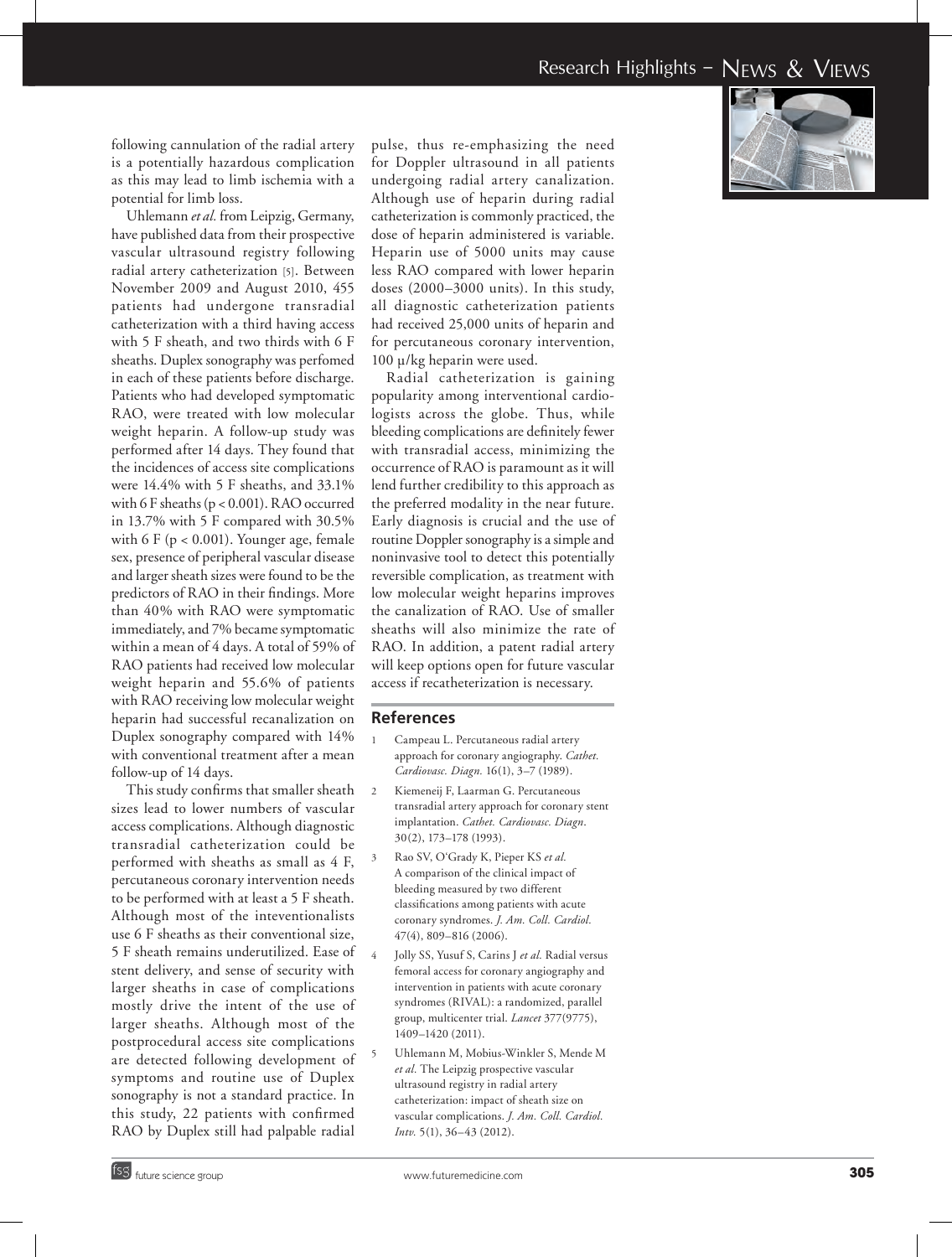

## Improvements in transcatheter aortic valve implantation outcomes in lower surgical risk patients: a glimpse into the future

Evaluation of: Lange R, Bleizifer S, Mazzitelli D *et al.* Improvements in transcatheter aortic valve implantation outcomes in lower surgical risk patients: a glimpse into the future. *J. Am. Coll. Cardiol.*  59(3), 280–287 (2012).

With the development of the transcatheter aortic valve prosthesis, a new horizon has been uncovered in interventional cardiology. Aortic stenosis is a progressive and degenerative disease of the elderly, and is associated with significant mortality once symptomatic. Treatment of these sick patients becomes challenging as surgical aortic valve replacement remains the only hope of survival among patients with severe aortic stenosis, yet that comes with the price of extremely high complications of mortality and morbidity. Transcatheter aortic valves have given some hope to patients who are considered very high risks for surgery or inoperable [1] .

The Medtronic Core Valve and Edward Sapien prosthetic devices have been approved in Europe and in Australia since 2007 for the treatment of high risk or inoperable surgical patients with severe symptomatic aortic stenosis. With a recently concluded randomized trial [1], the Edwards Sapien valve has been approved in the USA for use among inoperable surgical risk patients. However, with the increasing experience of the procedural success and with at least 5 years of clinical experience, interventional cardiologists and cardiac surgeons are becoming more comfortable with these devices and are meeting with better success, with fewer adverse outcomes. It is therefore just a matter of time before the realm of these valves will extend beyond its currently approved indications with high risks/inoperable patients.

The study by Lange *et al.* marks such a paradigm shift in treating the patients with severe aortic stenosis [2]. In this single center study in Munich, Germany, patients undergoing transcatheter aortic valve implantation (TAVI) were subcategorized into quartiles (Q1–Q4) defined by enrollment date. Each quartile included 105 patients. Baseline characteristics, and mortality at 30 days and at 6 months were then analyzed based on the quartiles. The relationship between quartiles and mortality was examined using adjusted and unadjusted Cox proportional hazard models. Compared with Q4 patients, Q1 patients were at higher risk of surgical mortality as defined by higher logistic Euroscores (25.4 ± 16.1 vs 17.8 ± 12%; p < 0.001) and higher Society of Thoracic Surgeons scores  $(7.1 \pm 5.5 \text{ vs } 4.8 \pm 2.6\%);$ p < 0.001). Unadjusted mortality at 30 days and 6 months were much lower among Q4 quartiles versus Q1 (11.4% with Q1 vs 3.8% with Q4 at 30 days; p <sup>=</sup> 0.053 and; 23.5% with Q1 vs 12.4% with Q4 at 6 months; p = 0.07). After adjustment for baseline characteristics, there were no significant differences in mortality, both at 30 days and at 6 months between Q1 and Q4. This study raises the hope that better clinical outcomes can be achieved even among lower surgical risk patients with TAVI compared with higher risk groups and can portend to broaden the scope of TAVI, even among lower risk groups, a conventionally surgical aortic valve replacement group.

Although TAVI appears very promising, the durability of these prosthetic devices over longer periods cannot be ascertained at this point and hence caution should be exercised while implanting these devices among younger and lower risk subjects with a much higher life expectancy. Vascular complications and the need